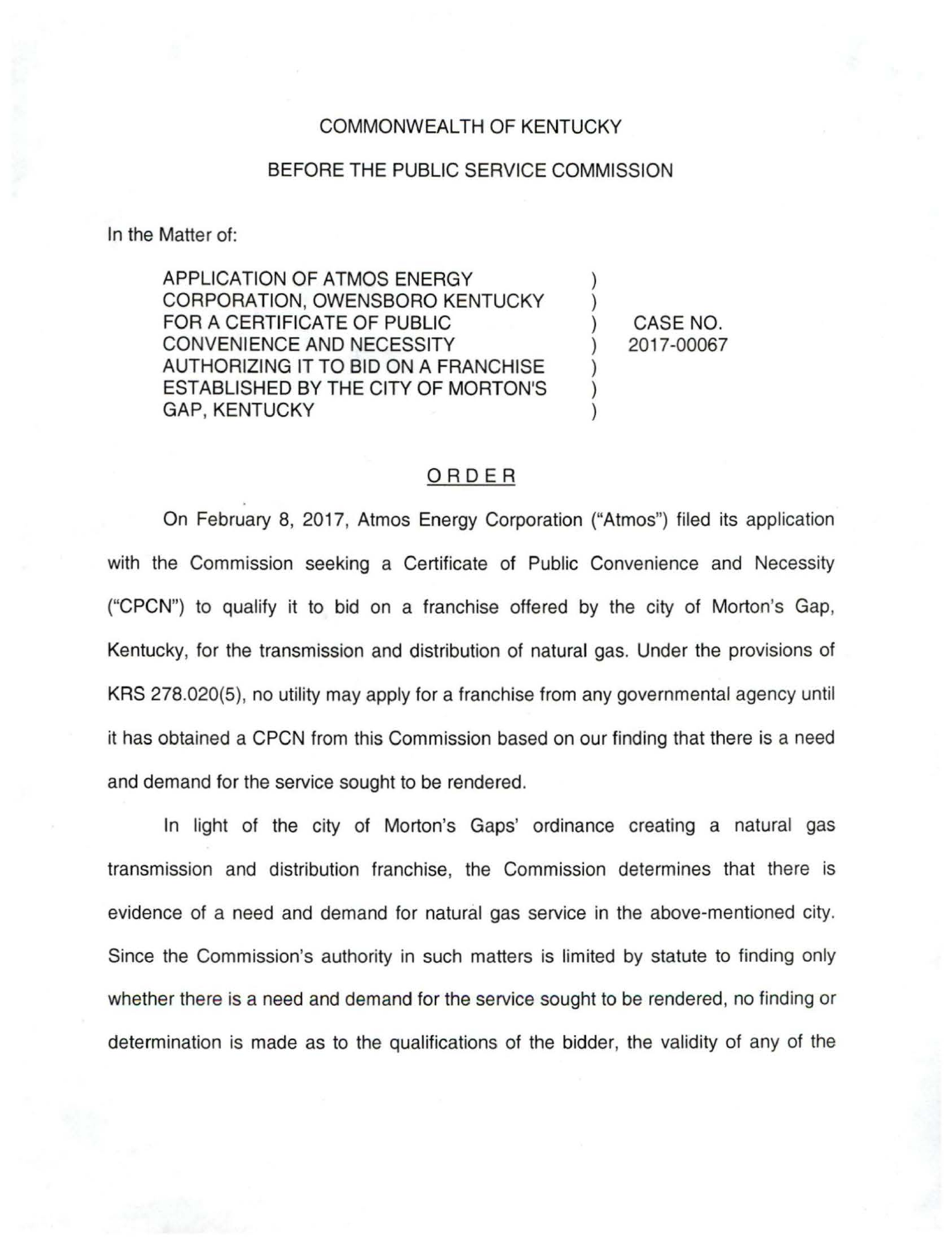provisions of the franchises offered by said city, or the manner in which any franchise fee is to be treated for rate purposes.

IT IS THEREFORE ORDERED that:

1. Atmos is granted a CPCN that authorizes it to bid on a franchise offered by the city of Morton's Gap, Kentucky, for the transmission and distribution of natural gas.

2. If Atmos is not the successful bidder, Atmos shall, within ten days of the award of the franchise at issue, file with the Commission a written notice stating that Atmos was not the successful bidder.

3. If Atmos is the successful bidder, Atmos shall, within ten days of the award of the franchise at issue, file with the Commission a copy of the executed franchise agreement and a statement disclosing the amount of the initial franchise fee.

4. If Atmos is the successful bidder, Atmos shall, within ten days of an increase or decrease in the amount of the initial franchise fee set forth in the franchise agreement, file with the Commission documentation setting forth the revised fee.

5. Any documents filed pursuant to ordering paragraphs 2, 3, or 4 of this Order shall reference the number of this case and shall be electronically submitted via the Commission's electronic Tariff Filing System.

6. This Order shall not be construed as granting a CPCN to construct utility facilities in said city.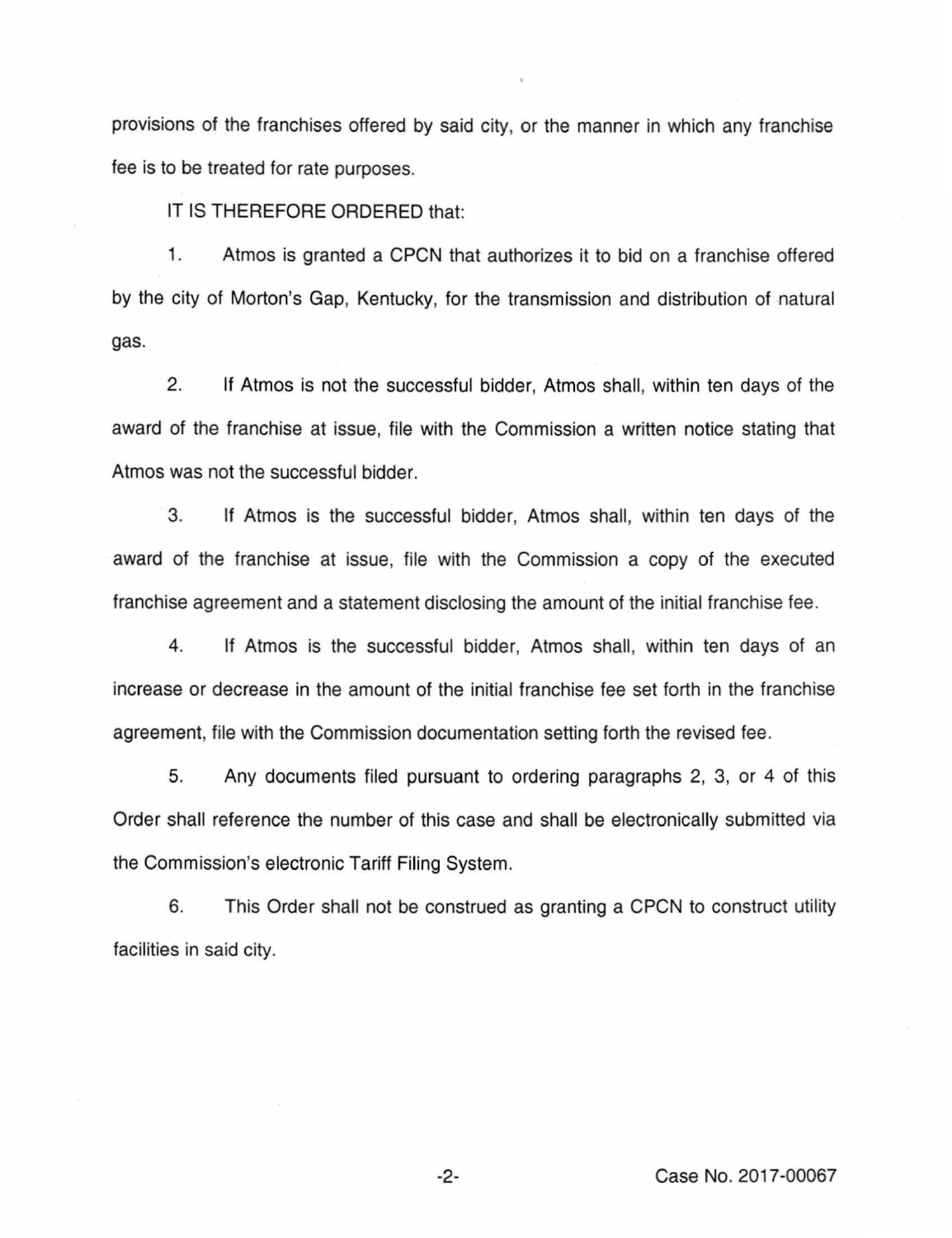## By the Commission



**ATTEST:** 

Mathema **Executive Director** 

Case No. 2017-00067